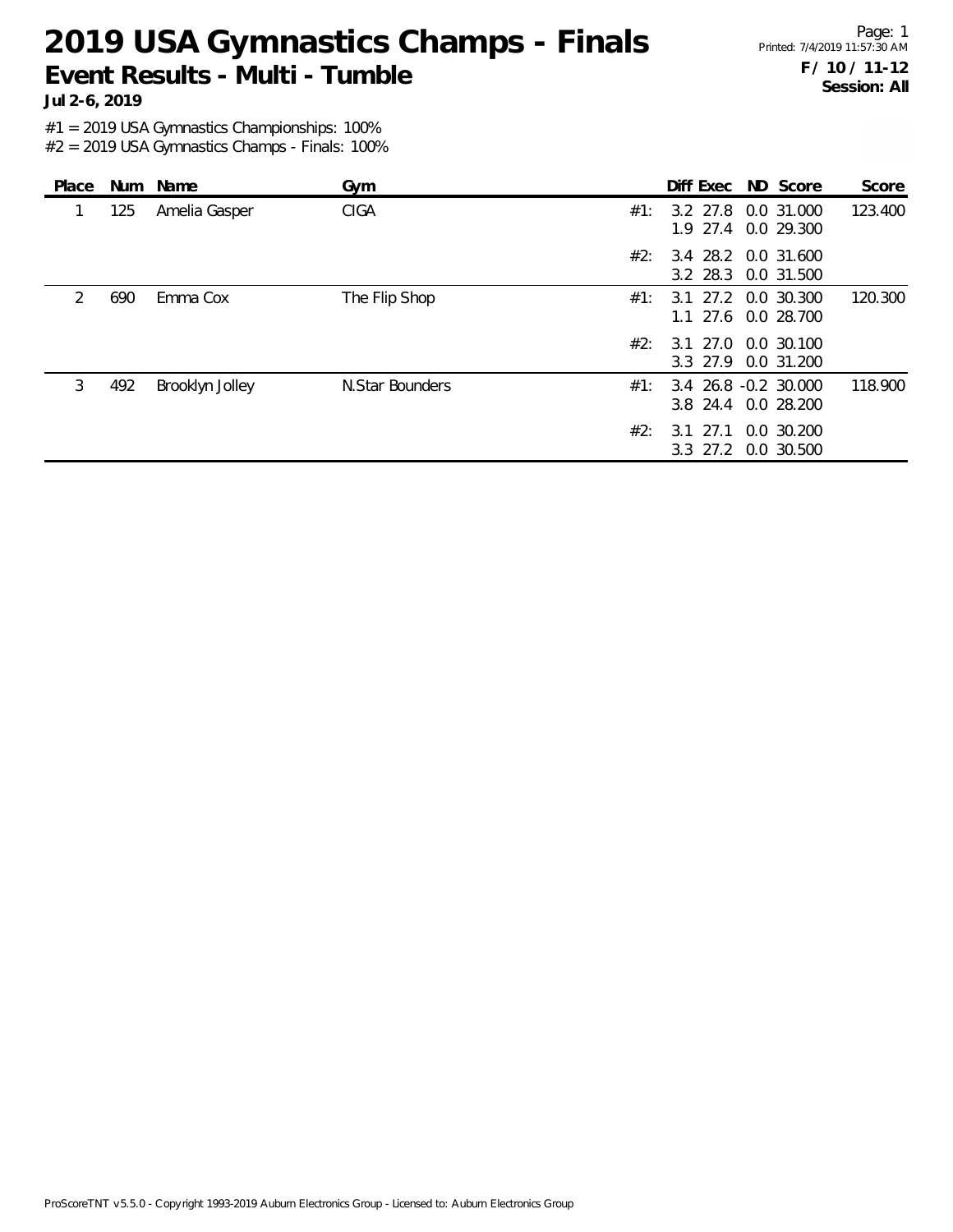Page: 1 Printed: 7/4/2019 11:57:34 AM **F / 10 / 13-14 Session: All**

**Jul 2-6, 2019**

#1 = 2019 USA Gymnastics Championships: 100%

| Place | <b>Num</b> | Name            | Gym                 |     | Diff Exec              | ND Score                                     | Score   |
|-------|------------|-----------------|---------------------|-----|------------------------|----------------------------------------------|---------|
| 1     | 784        | Kinley Olson    | Wasatch             | #1: | 3.2 28.3<br>3.4 27.9   | 0.0 31.500<br>0.0 31.300                     | 124.800 |
|       |            |                 |                     | #2: | 3.4 27.8               | 3.2 27.6 0.0 30.800<br>0.0 31.200            |         |
| 2     | 499        | Ellie Youngberg | N.Star Bounders     | #1: |                        | 1.2 25.2 -3.2 23.200<br>3.2 26.3 0.0 29.500  | 113.200 |
|       |            |                 |                     | #2: | 3.4 26.8<br>$3.2$ 27.1 | 0.0 30.200<br>0.0 30.300                     |         |
| 3     | 77         | Skyla Johnson   | All American        | #1: | 3.2 27.8<br>$3.4$ 27.3 | 0.0 31.000<br>0.0 30.700                     | 107.300 |
|       |            |                 |                     | #2: |                        | 1.2 25.7 -3.0 23.900<br>1.2 23.5 -3.0 21.700 |         |
| 4     | 176        | Gracie Cain     | Eagle Gymnastics TX | #1: | 3.1<br>1.1             | 25.6 -0.3 28.400<br>24.5 -3.0 22.600         | 103.600 |
|       |            |                 |                     | #2: | 26.9<br>3.1<br>1.1     | 0.0 30.000<br>24.5 -3.0 22.600               |         |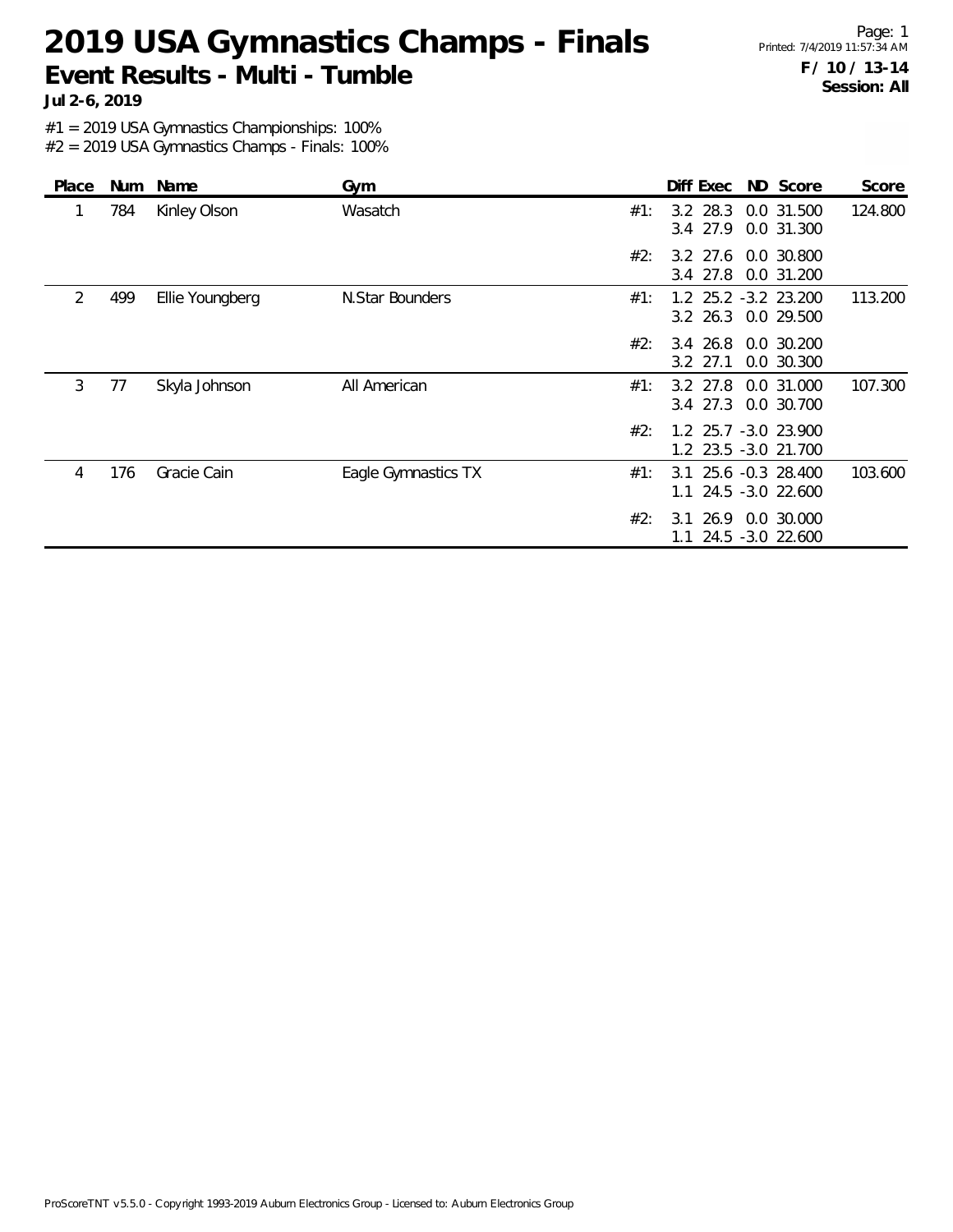Page: 1 Printed: 7/5/2019 2:34:58 PM **M / 10 / 13-14 Session: All**

**Jul 2-6, 2019**

#1 = 2019 USA Gymnastics Championships: 100%

| Place         |     | Num Name               | Gym             |     |              | Diff Exec ND Score                          | Score   |
|---------------|-----|------------------------|-----------------|-----|--------------|---------------------------------------------|---------|
|               | 791 | <b>BJ</b> Mensah       | <b>WHGF</b>     | #1: |              | 3.5 27.5 0.0 31.000<br>4.2 26.4 0.0 30.600  | 122.900 |
|               |     |                        |                 | #2: |              | 3.5 27.5 0.0 31.000<br>3.1 27.2 0.0 30.300  |         |
| $\mathcal{P}$ | 589 | Cristian Orth          | So Cal TTC      | #1: |              | 3.4 27.8 0.0 31.200<br>3.9 26.4 0.0 30.300  | 115.700 |
|               |     |                        |                 | #2: |              | 3.2 27.9 0.0 31.100<br>2.9 23.2 -3.0 23.100 |         |
| 3             | 339 | <b>Charles Medlock</b> | Gypsy Flyers BP | #1: |              | 3.1 25.7 0.0 28.800<br>3.3 25.6 0.0 28.900  | 114.500 |
|               |     |                        |                 | #2: | $3.1 \ 25.9$ | 2.4 25.4 0.0 27.800<br>0.0 29.000           |         |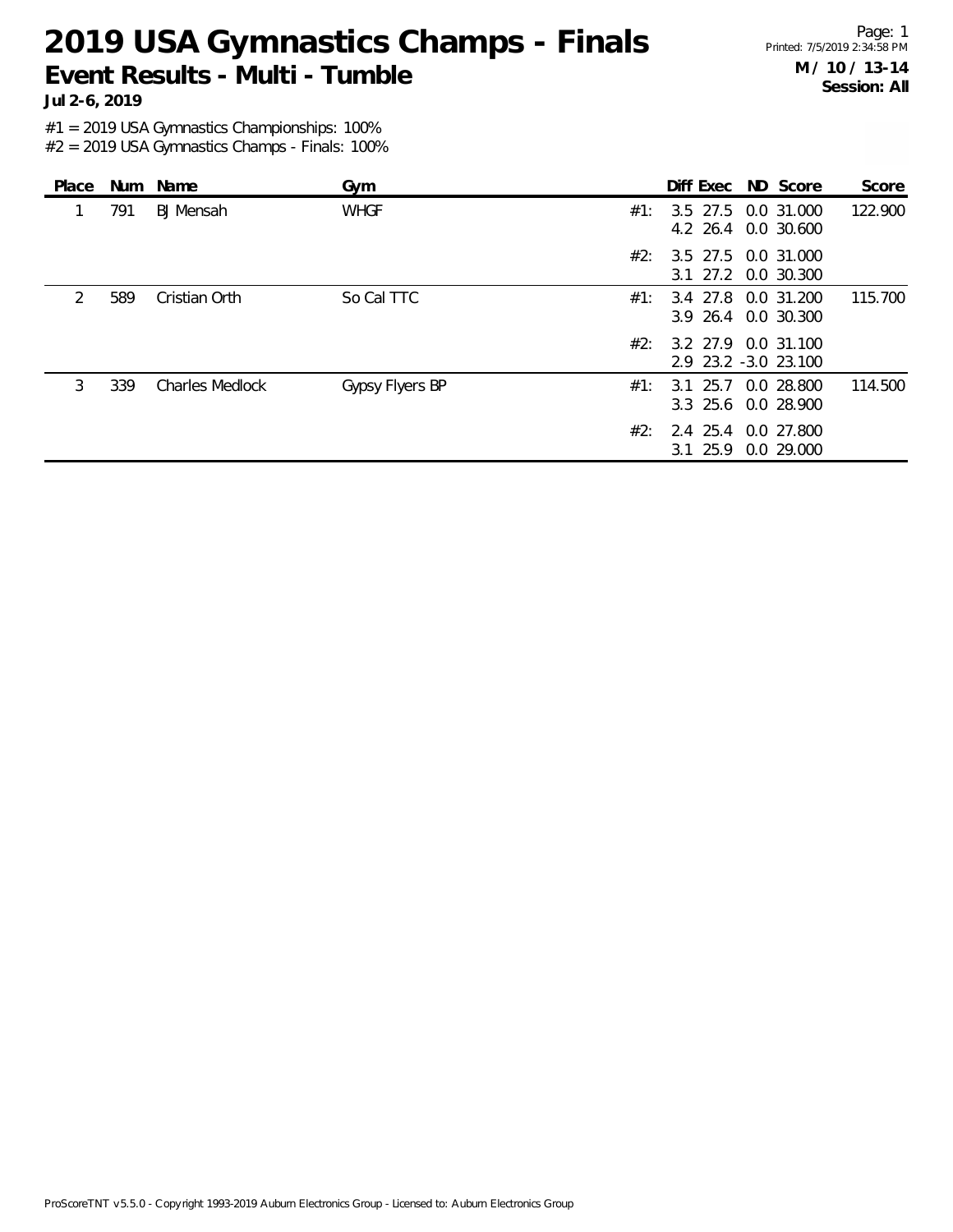Page: 1 Printed: 7/4/2019 12:04:17 PM **F / 10 / 15+ Session: All**

**Jul 2-6, 2019**

#1 = 2019 USA Gymnastics Championships: 100%

| Place | Num | Name               | Gym                |     | Diff Exec ND Score                                    | Score   |
|-------|-----|--------------------|--------------------|-----|-------------------------------------------------------|---------|
|       | 521 | <b>Avery Slick</b> | <b>OXT</b>         | #1: | 3.8 27.5 0.0 31.300<br>3.4 24.9 -0.3 28.000           | 122.500 |
|       |     |                    |                    | #2: | 3.8 27.8<br>0.0 31.600<br>3.4 28.2<br>0.0 31.600      |         |
| 2     | 663 | Hannah Zoldan      | <b>TAG USA</b>     | #1: | 3.2 25.8 0.0 29.000<br>3.4 26.5 0.0 29.900            | 113.200 |
|       |     |                    |                    | #2: | 3.2 27.4 0.0 30.600<br>1.2 25.5 -3.0 23.700           |         |
| 3     | 584 | Amanda Coes        | So Cal TTC         | #1: | 3.4 24.9<br>0.0 28.300<br>3.9 24.1<br>0.0 28.000      | 106.700 |
|       |     |                    |                    | #2: | 1.2 23.6 -3.0 21.800<br>3.2 25.4 0.0 28.600           |         |
| 4     | 806 | Kaylee Larson      | World Elite        | #1: | 1.9 24.2 -3.0 23.100<br>3.4 25.7 0.0 29.100           | 98.800  |
|       |     |                    |                    | #2: | 1.2 23.1 -3.0 21.300<br>3.2 22.4 -0.3 25.300          |         |
| 5     | 249 | Mya Mannka         | <b>EWA Prosper</b> | #1: | $0.0$ $0.0$ $0.000$<br>0.0<br>1.9<br>22.6 -3.0 21.500 | 71.900  |
|       |     |                    |                    | #2: | 1.2 24.0 -3.0 22.200<br>$3.4$ 25.1<br>$-0.3$ 28.200   |         |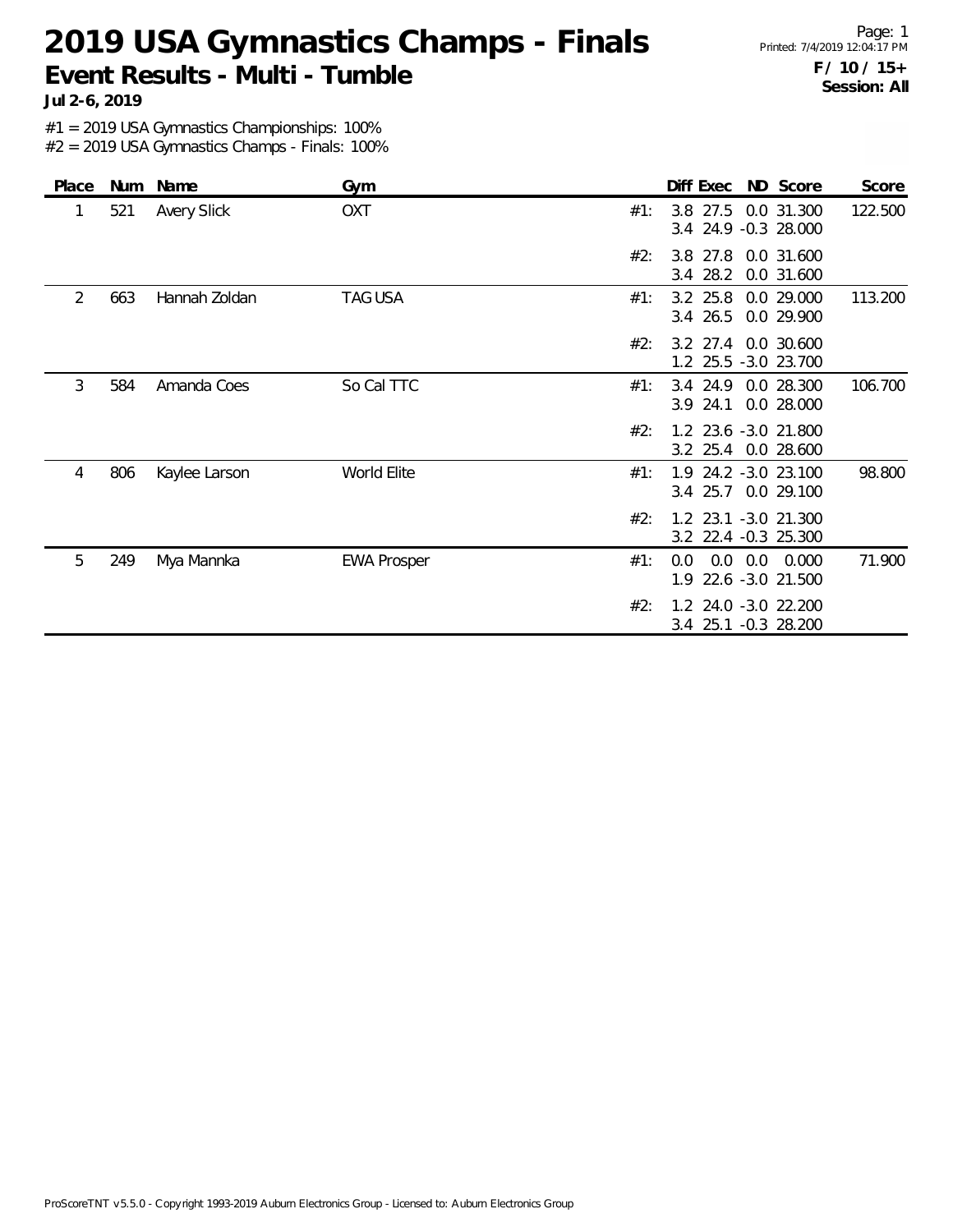Page: 1 Printed: 7/4/2019 10:28:29 AM **M / 10 / 15+ Session: All**

**Jul 2-6, 2019**

#1 = 2019 USA Gymnastics Championships: 100%

| Place          | Num | Name                  | Gym                       |     | Diff Exec                    | ND Score                                | Score   |
|----------------|-----|-----------------------|---------------------------|-----|------------------------------|-----------------------------------------|---------|
| 1              | 624 | Eli Lubell            | Stingrays Marietta        | #1: | 4.1                          | 26.4 0.0 30.500<br>3.8 25.1 -0.3 28.600 | 120.400 |
|                |     |                       |                           | #2: | 4.1<br>26.1<br>3.8 27.3      | 0.0 30.200<br>0.0 31.100                |         |
| $\overline{2}$ | 628 | OriRashaad Ptah-Butts | <b>STLE</b>               | #1: | 3.4 27.9<br>3.5 27.7         | 0.0 31.300<br>0.0 31.200                | 116.500 |
|                |     |                       |                           | #2: | 26.6<br>3.2<br>1.3           | 0.0 29.800<br>25.9 -3.0 24.200          |         |
| 3              | 274 | Dylan Kline           | Flipside Tumbling         | #1: | 3.2 26.9<br>3.3 25.4         | 0.0 30.100<br>0.0 28.700                | 116.200 |
|                |     |                       |                           | #2: | 3.3 25.9                     | 3.2 25.3 -0.3 28.200<br>0.0 29.200      |         |
| 4              | 216 | Reid Walker           | eNeRGy                    | #1: | 3.4<br>26.2<br>3.9 25.3      | 0.0 29.600<br>0.0 29.200                | 112.800 |
|                |     |                       |                           | #2: | 3.9 26.4                     | 1.2 25.5 -3.0 23.700<br>0.0 30.300      |         |
| 5              | 362 | Kaden Garcia          | High Altitude             | #1: | 3.2 26.3<br>3.4 26.2         | 0.0 29.500<br>0.0 29.600                | 111.900 |
|                |     |                       |                           | #2: | 3.2 26.8                     | 0.0 30.000<br>1.2 24.6 -3.0 22.800      |         |
| 6              | 87  | Alexander Brigance    | <b>Amplify Gymnastics</b> | #1: | 4.1<br>24.7<br>3.9 24.5      | 0.0 28.800<br>0.0 28.400                | 110.300 |
|                |     |                       |                           | #2: | 1.9<br>25.7<br>4.1           | 24.4 -3.0 23.300<br>0.0 29.800          |         |
| 7              | 733 | Christian Mojica      | Tumble Tech               | #1: | 25.9<br>3.4<br>26.5<br>3.1   | 0.0 29.300<br>0.0 29.600                | 58.900  |
|                |     |                       |                           | #2: | 0.0<br>0.0<br>0.0<br>0.0     | 0.0<br>0.000<br>0.0<br>0.000            |         |
| 8              | 78  | Harley Jones          | All American              | #1: | 3.2 26.4                     | 0.0 29.600<br>3.4 25.8 -0.3 28.900      | 58.500  |
|                |     |                       |                           | #2: | 0.0<br>0.0<br>0.0<br>0.0     | 0.0<br>0.000<br>0.0<br>0.000            |         |
| 9              | 340 | Rory O'Neil           | Gypsy Flyers BP           | #1: | 3.9<br>24.0<br>24.4<br>4.1   | 0.0 27.900<br>0.0 28.500                | 56.400  |
|                |     |                       |                           | #2: | 0.0<br>0.0<br>0.0<br>0.0     | 0.0<br>0.000<br>0.0<br>0.000            |         |
| 10             | 498 | Bryton Tolman         | N.Star Bounders           | #1: | 3.8<br>23.7                  | 3.3 24.6 -0.2 27.700<br>0.0 27.500      | 55.200  |
|                |     |                       |                           | #2: | 0.0<br>0.0<br>0.0<br>$0.0\,$ | 0.0<br>0.000<br>0.0<br>0.000            |         |
| 11             | 25  | Nathaniel Smith       | Acrospirits               | #1: | 3.6 25.0<br>3.4 23.1         | 0.0 28.600<br>0.0 26.500                | 55.100  |
|                |     |                       |                           | #2: | 0.0<br>0.0<br>0.0<br>0.0     | 0.0<br>0.000<br>0.0<br>0.000            |         |